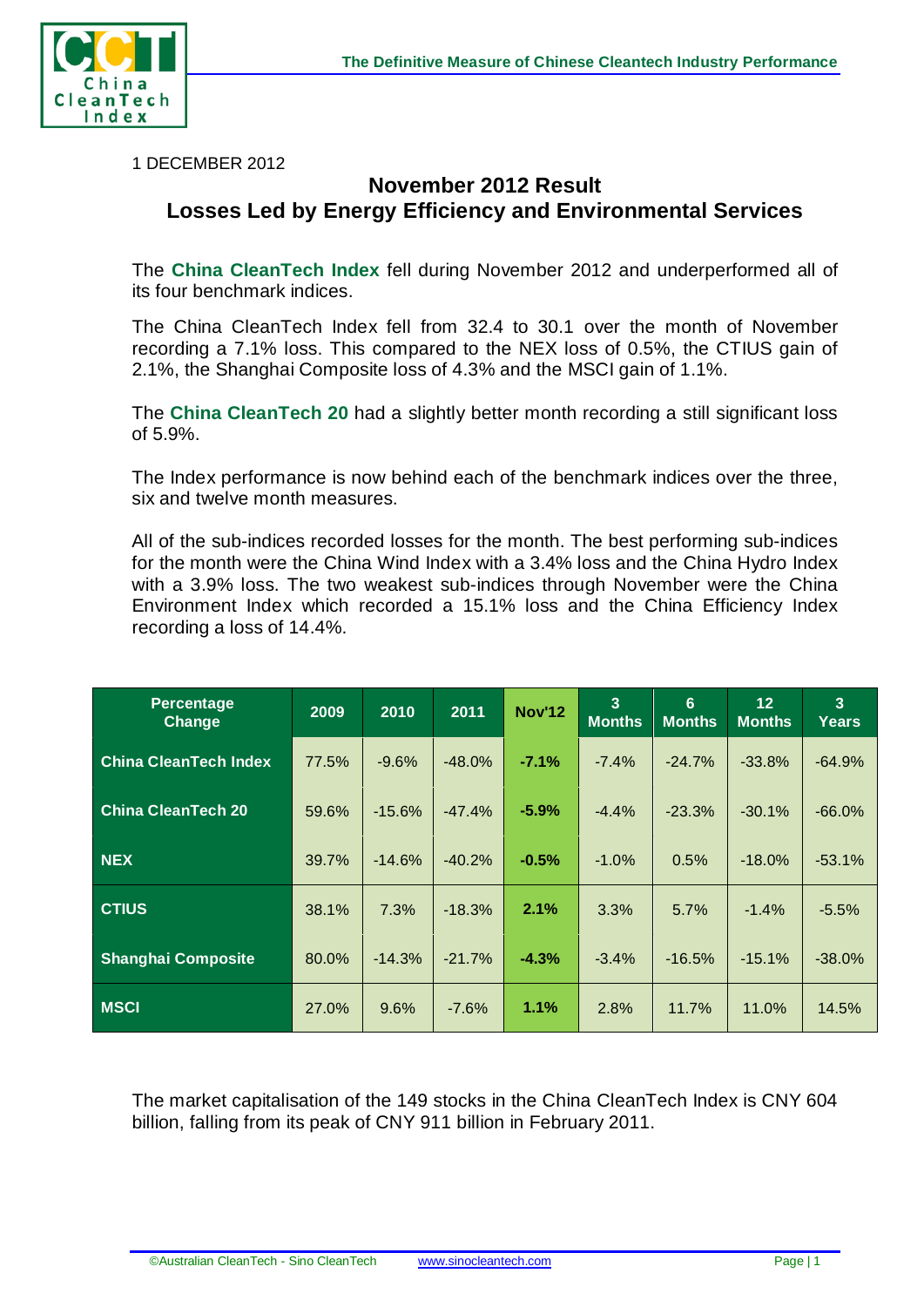

The month's performance was driven by 12 companies having share price losses of greater than 20%, led by a 85% loss for SmartHeat Inc and a 31% loss for Trina Solar.

These were partially offset by gains from other companies with 10 companies having gains of more than 20%, led by the 54% gains for both Cleantech Solutions International Inc and China BAK Battery.

| November 2012                                                                         |                                                                   |  |  |  |  |  |
|---------------------------------------------------------------------------------------|-------------------------------------------------------------------|--|--|--|--|--|
| <b>Best Performers</b><br><b>Share Price Gain &gt; 20%</b>                            | <b>Worst Performers</b><br><b>Share Price Loss &gt; 20%</b>       |  |  |  |  |  |
| China Solar & Clean Energy Solns., Inc.                                               | China Energy Recovery Inc                                         |  |  |  |  |  |
| E-Ton Solar Tech<br><b>Green Energy Technology</b>                                    | Guangzhou Hongli Opto Electronic Co Ltd<br>Hanwei Energy Services |  |  |  |  |  |
| <b>LDK Solar</b>                                                                      | SmartHeat Inc.                                                    |  |  |  |  |  |
| Shunfeng Photovoltaic International                                                   | Zhejiang Yankon Group Co., Ltd.                                   |  |  |  |  |  |
| China BAK Battery                                                                     | Hunan Yonker Environ Protection Co Ltd                            |  |  |  |  |  |
| China Hydroelectric Corporation                                                       | Shanghai 3F New Materials Co Ltd                                  |  |  |  |  |  |
| China Power New Energy Development Co., Ltd<br>Cleantech Solutions International Inc. | Shenzhen Topraysolar<br>Trina Solar                               |  |  |  |  |  |
| Huaneng Renewables Corp Ltd                                                           | <b>Advanced Battery Technologies</b>                              |  |  |  |  |  |
|                                                                                       | China Sun Group High Tech Co.                                     |  |  |  |  |  |
|                                                                                       | Jinagxi Ganfeng Lithium Co., Ltd.                                 |  |  |  |  |  |

These best and worst performers are shown in the table below.

The China Cleantech Index is published each month on the Sino CleanTech website at [www.sinocleantech.com](http://www.sinocleantech.com/) and in Top Capital magazine [\(www.topcapital.com.cn\)](http://www.topcapital.com.cn/) in China.

Monthly results can be emailed directly to interested parties by signing up to the distribution list at [http://www.sinocleantech.com/e/cleantech\\_index.html.](http://www.sinocleantech.com/e/cleantech_index.html)

## **FURTHER INFORMATION:**

John O'Brien Managing Director, Sino CleanTech Ph: +61 419 826 372 [john.obrien@sinocleantech.com](mailto:john.obrien@sinocleantech.com)

Katie Xiong Manager, Sino CleanTech Australia: +61 411 638 603 China: +86 137608 85298 [katie.xiong@sinocleantech.com](mailto:katie.xiong@sinocleantech.com)